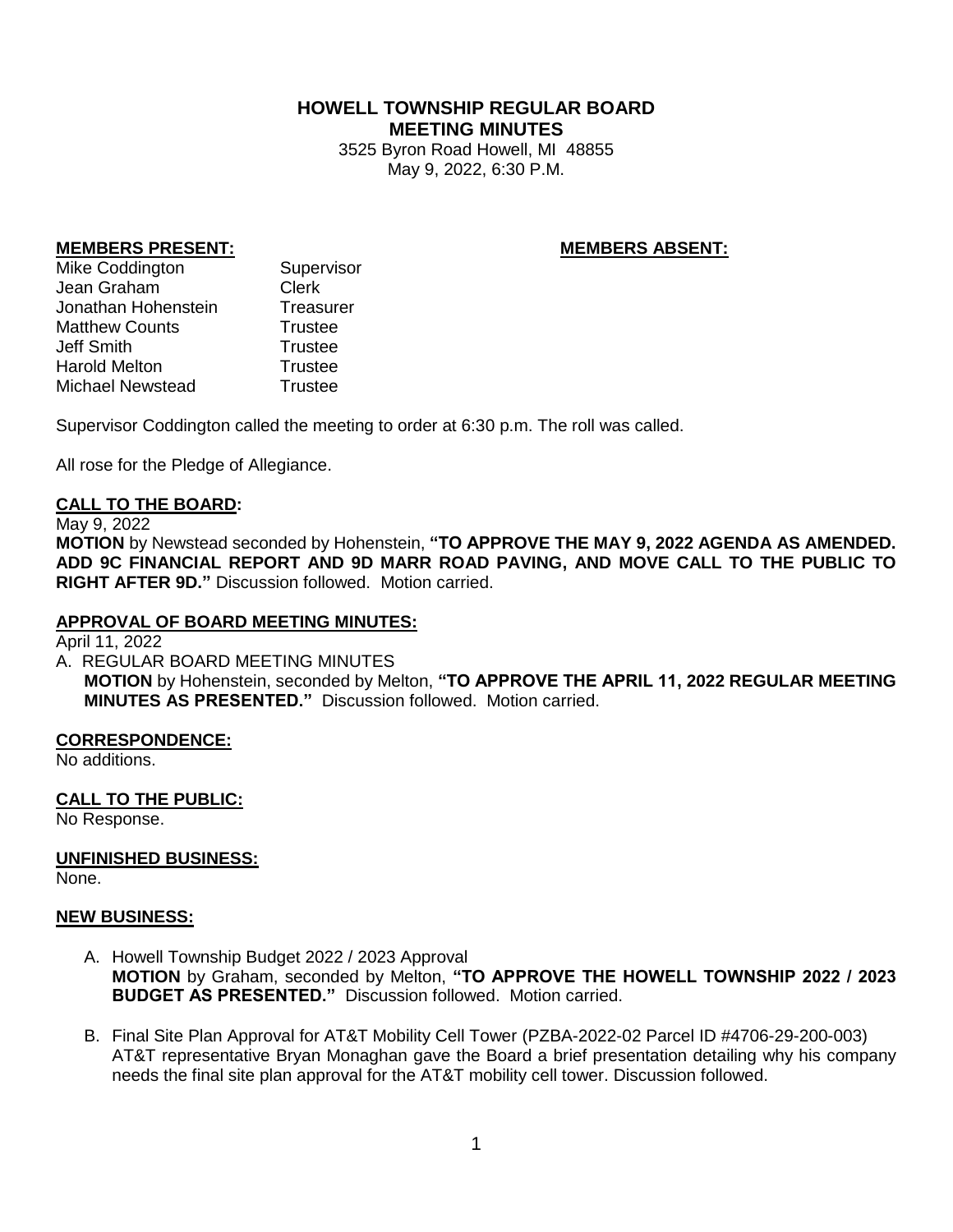**MOTION by** Counts, seconded by Melton, **"TO APPROVE THE SPECIAL USE PERMIT FOR PARCEL NUMBER 4706-29-200-003 AT&T MOBILITY TO PLACE A CELLULAR ANTENNA TOWER ON IT".**  Discussion followed. Motion carried.

## C. HOWELL TOWNSHIP BUDGET/FINANCIAL REPORT

Deputy Supervisor Kilpela provided the Board with a budget update. Revenue and Expenditure Report period ending 4/30/2022 and Cash Flow Report using budgeted revenue was reviewed. Deputy Supervisor Kilpela took questions and comments from the Board. Discussion followed. The Board thanked Deputy Supervisor Kilpela for the great job he does with the budget.

D. PAVING MARR ROAD: Treasurer Hohenstein stated that he had received a call from a Howell Township homeowner who would like the Township to pave Marr Road from Burkhart Road to Oak Grove Road. Treasurer Hohenstein presented the Board with several options and costs for such a project. **MOTION** by counts, seconded by Newstead, **"TO SUSPEND CURRENT DISCUSSION AND GO TO A CALL OF THE PUBLIC."** Discussion followed. Motion carried. The following homeowners spoke during the call to the public:

| John Bianchi         | 4108 Indian Camp Trail |
|----------------------|------------------------|
| Jerry Gowan          | 650 W. Marr Road       |
| Maggie Tenant        | 2578 W. Marr Road      |
| <b>Sherley Lintz</b> | 173 W. Marr Road       |
| Thomas Thompson      | 3186 W. Marr Road      |
| Sara Steinhauser     | 2575 W. Marr Road      |
| <b>Christa Miner</b> | 1365 W. Marr Road      |
| Lori Cieslinski      | 3336 W. Marr Road      |
| <b>Beth Brown</b>    | 4092 W. Marr Road      |
| Andrea Rasizzi       | 4379 Indian Camp Road  |
| Jeff Alternberger    | 4168 Indian Camp Road  |
|                      |                        |

Kyle Bianchi 4108 Indian Camp Trail Jeffrey Laurain 3233 W. Marr Road Mike Cieslinski 3336 W. Marr Road Kerry Lacy **4536 Crandall Road** Rachael Hess 3985 Indian Camp Trail Don Gibbons 4405 Indian Camp Trail Joe Charney 925 W. Marr Road Russell Gavin 4213 Indian Camp Trail Luke Bowman 3680 W. Marr Road Cathy Tallman 4445 Indian Camp Trail

The Board thanked all homeowners for coming and sharing their thoughts about the proposed project. The Board felt that at this time additional information was needed before a decision could be made regarding placing a Marr Road paving millage on the November ballot. The Board asked Treasurer Hohenstein to gather additional information and bring the topic back to the June 13, 2022 Board Meeting. It was noted that the millage would have to be to the Livingston County Clerk's Office by August 26, 2022 to be added to the November ballot.

### **REPORTS:**

A. SUPERVISOR:

Supervisor Coddington gave an update on the Livingston County Sheriff Department's Officer that Howell Township plans on utilizing to enforce the Township's ordinances. This officer will be shared with four other townships along with Howell Public Schools. The details and contract of this shared officer have not been finalized.

B. TREASURER:

### HUMAN RESOURCE MEETING:

Treasurer Hohenstein stated that the Howell Township Human Resource Committee recommended a 5% pay increase for the hourly Howell Township employees. **MOTION** by Graham, seconded by Smith,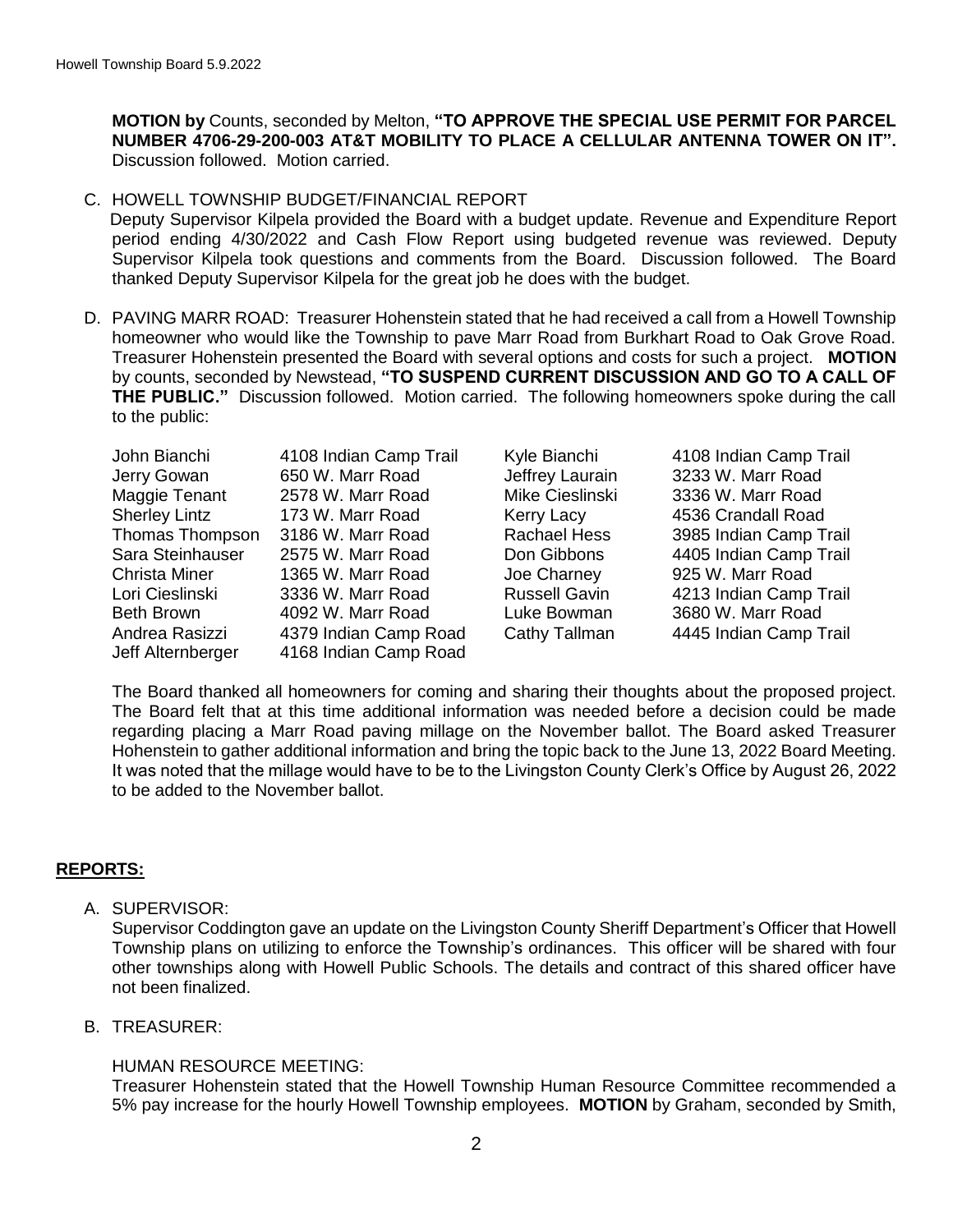## **"TO MAKE A RECOMMENDATION FOR THE EMPLOYEES WAGES TO INCREASE 5% FOR JULY 2022-JUNE 2023 WAGE PERIOD".** Discussion followed. Motion carried.

C. CLERK:

- $\triangleright$  Clerk Graham gave an update on the Pioneer Cemetery soil and groundwater issues.
- $\triangleright$  Discussion on water issues at the Township Hall. Recommended to install larger gutters on two sections of the Hall. **MOTION** by Smith, seconded by Newstead, **"TO LIVINGSTON GUTTER QUOTE NOT TO EXCEED \$1,040.00.00 AS PRESENTED."** Discussion followed. Motion carried.
- D. ZONING: (See Zoning Administrator Daus's prepared written report.)
- E. ASSESSING: (See Assessor Kilpela's prepared written report.)
- F. FIRE AUTHORITY: Supervisor gave an update on the Howell Area Fire Authority budget.
- G. MHOG: (See MHOG report prepared by Trustee Counts.)
- H. PLANNING COMMISSION: (See Planning Commission report prepared by Trustee Counts.)
- I. ZONING BOARD OF APPEALS (ZBA): Trustee Counts gave an update on the last ZBA Meeting.
- J. WWTP:

# **MOTION** by Hohenstein, seconded by Graham, **"TO ACCEPT THE PROPOSAL FROM SPICER GROUP FOR \$4,500.00 FOR THE GIS OVERLAY FOR DISTRICT 8 AS PRESENTED.**

Kennedy Quote for \$12,590.00 for a field service technician onsite to install/repair a pump at Lift Station #6, due to having only one pump working at the time. Ultra Tech Quote for a UV cable not to exceed \$1,988.00 to fix UV banks 2 and 3. TOTAL COST: \$14,578.00 **MOTION** by Hohenstein, seconded by Smith, **"TO ACCEPT ALL RECOMMENDATIONS FROM THE WASTE WATER TREATMENT PLANT COMMITTEE AS PRESENTED."** Discussion followed. Motion carried.

### HAWK MEADOWS GOLF CLUB EASEMENT

The Board has requested more information before a decision can be made regarding the Hawk Meadows Golf Club easement request. The Board asked Treasurer Hohenstein to reach out to Spicer Group to obtain additional information regarding the possible easement and REUs.

# K. HAPRA

Clerk Graham gave the Board an update on upcoming events at the Howell Park and Recreation Center.